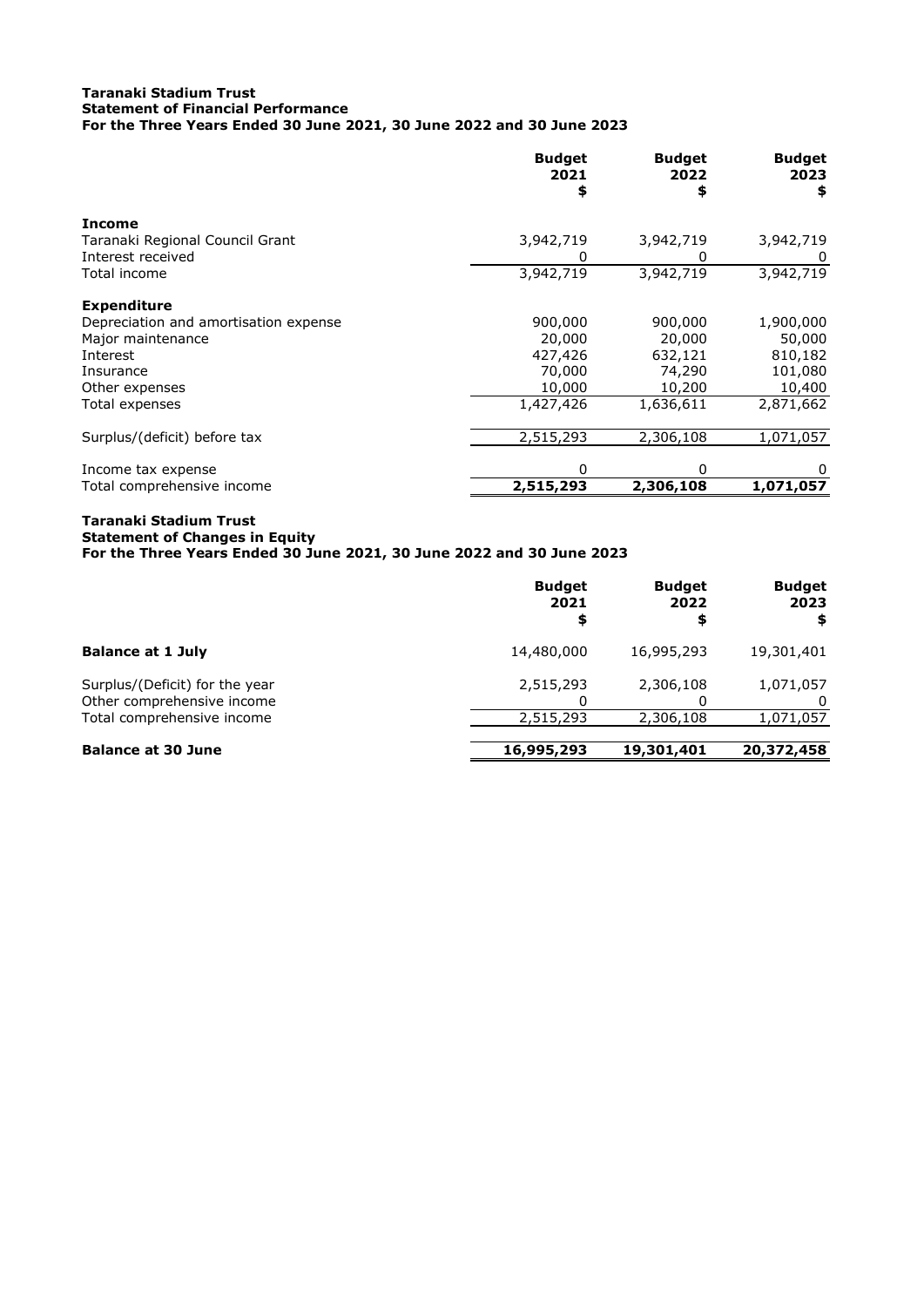## **Taranaki Stadium Trust Statement of Financial Position For the Three Years Ended 30 June 2021, 30 June 2022 and 30 June 2023**

|                                                                                                                      | <b>Budget</b><br>2021<br>\$ | <b>Budget</b><br>2022<br>\$ | <b>Budget</b><br>2023<br>\$ |
|----------------------------------------------------------------------------------------------------------------------|-----------------------------|-----------------------------|-----------------------------|
| <b>Assets</b>                                                                                                        |                             |                             |                             |
| <b>Current assets</b>                                                                                                |                             |                             |                             |
| Cash and cash equivalents                                                                                            | 61,074                      | 73,202                      | 85,179                      |
| Debtors and other receivables                                                                                        | 0                           | 0                           | 0                           |
| Total current assets                                                                                                 | 61,074                      | 73,202                      | 85,179                      |
| <b>Non-current assets</b>                                                                                            |                             |                             |                             |
| Property, plant and equipment                                                                                        | 39,100,000                  | 53,200,000                  | 61,300,000                  |
| Total non-current assets                                                                                             | 39,100,000                  | 53,200,000                  | 61,300,000                  |
| <b>Total assets</b>                                                                                                  | 39,161,074                  | 53,273,202                  | 61,385,179                  |
| <b>Liabilities</b><br><b>Current liabilities</b><br>Creditors and other payables<br><b>Total current liabilities</b> | 100,000<br>100,000          | 100,000<br>100,000          | 100,000<br>100,000          |
| <b>Non-current liabilities</b>                                                                                       |                             |                             |                             |
| Loan                                                                                                                 | 22,065,781                  | 33,871,801                  | 40, 912, 721                |
| Total non-current liabilities                                                                                        | 22,065,781                  | 33,871,801                  | 40,912,721                  |
| <b>Total liabilities</b>                                                                                             | 22,165,781                  | 33,971,801                  | 41,012,721                  |
| <b>Net assets</b>                                                                                                    | 16,995,293                  | 19,301,401                  | 20,372,458                  |
| <b>Equity</b>                                                                                                        |                             |                             |                             |
| Accumulated funds                                                                                                    | 16,025,293                  | 18,331,401                  | 19,402,458                  |
| <b>Asset Revaluation Reserve</b>                                                                                     | 970,000                     | 970,000                     | 970,000                     |
| Total equity attributable to the trust                                                                               | 16,995,293                  | 19,301,401                  | 20,372,458                  |